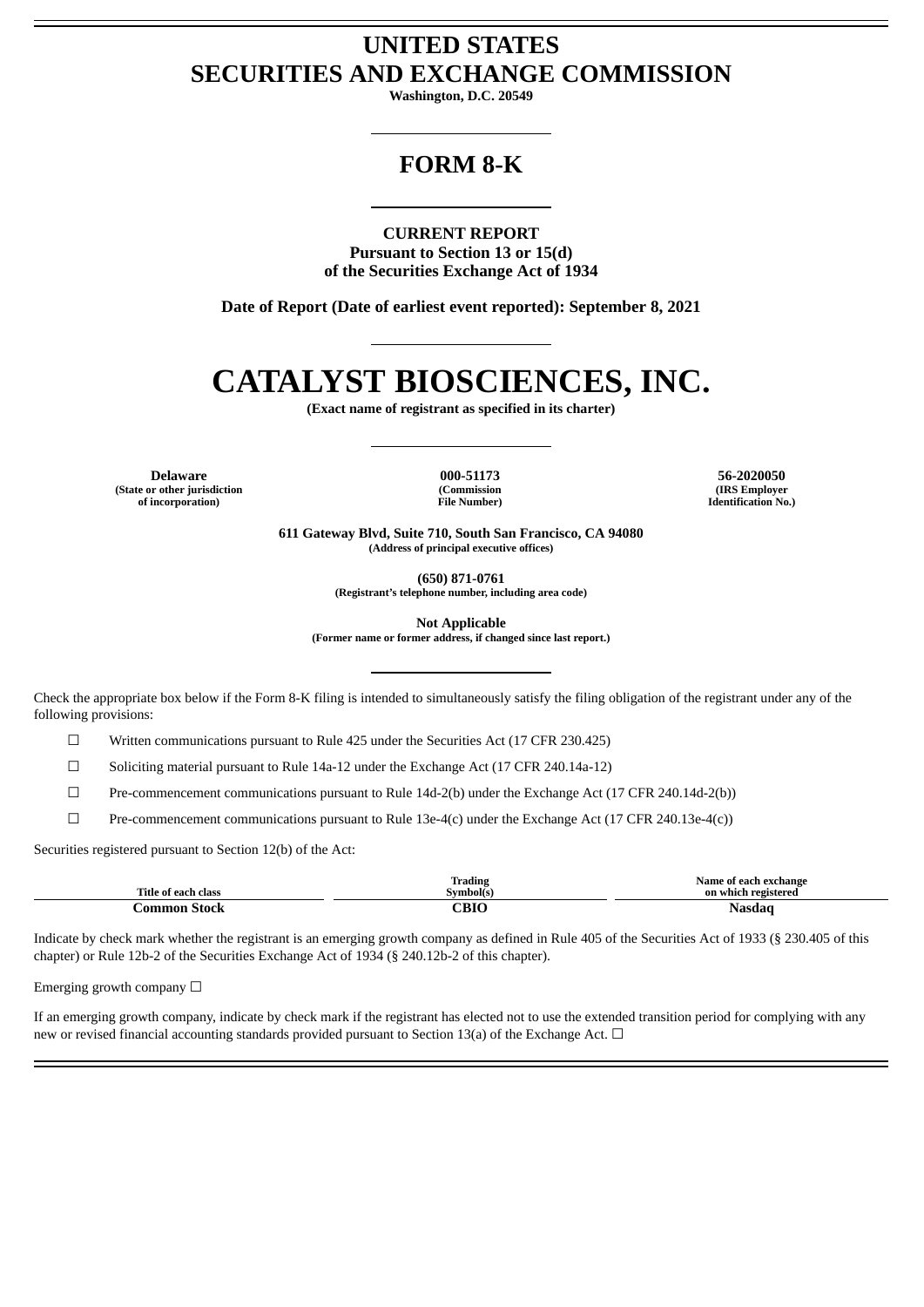### Item 5.02. Departure of Directors or Certain Officers; Election of Directors; Appointment of Certain Officers; Compensatory Arrangements of **Certain Officers.**

On September 8, 2021, Catalyst Biosciences, Inc. ("Catalyst") announced that the Board of Directors of Catalyst (the "Board"), has appointed, effective as of September 9, 2021 (the "Effective Date"), Ms. Jeanne Y. Jew as a Class III director of Catalyst with a term to expire at the 2024 Annual Meeting of Stockholders. In connection with the appointment, the Board approved an increase in the size of the Board, from seven to eight members, effective as of the Effective Date.

Ms. Jeanne Y. Jew, 58 years old, has served as the Chief Business Officer of ALX Oncology Holdings Inc., a publicly traded company, since August 2020. Prior to joining ALX, she served as Senior Vice President, Business Development of Paratek Pharmaceuticals from July 2015 to March 2020. Previously, Ms. Jew served as Senior Vice President, Business Development for KaloBios Pharmaceuticals for seven years where she led business development, strategy, and market planning. Ms. Jew was Vice President, Corporate and Commercial Development at Onyx Pharmaceuticals from 2002 to 2007. Ms. Jew held business development positions at Coulter Pharmaceutical and became Vice President, Business Development following the acquisition of Coulter Pharmaceutical by Corixa Corporation. Earlier in her career, Ms. Jew also held business development positions at Scios, Inc. and Genentech, Inc. Ms. Jew holds a B.A.in Psychology from Wesleyan University and an M.B.A. from Cornell University. The Board believes that Ms. Jew is qualified to serve on the Board due to her significant experience in the biopharmaceutical industry.

There are no family relationships between Ms. Jew and any of Catalyst's directors or executive officers. In addition, there are no transactions between Catalyst and Ms. Jew that are subject to disclosure under Item 404(a) of Regulation S-K.

Ms. Jew will receive cash and equity compensation in accordance with Catalyst's current compensation practices for non-employee directors. She will also enter into an indemnification agreement with Catalyst consistent with the form agreement executed with each of Catalyst's current directors.

A copy of the press release announcing the appointment is attached hereto as Exhibit 99.1.

#### **Item 9.01. Financial Statements and Exhibits.**

(d) Exhibits

| <b>Exhibit</b><br>$N_0$ . | <b>Description</b>                                           |
|---------------------------|--------------------------------------------------------------|
| 99.1                      | Press Release dated September 8, 2021.                       |
| 104                       | Cover Page Interactive Data File (formatted as Inline XBRL). |

2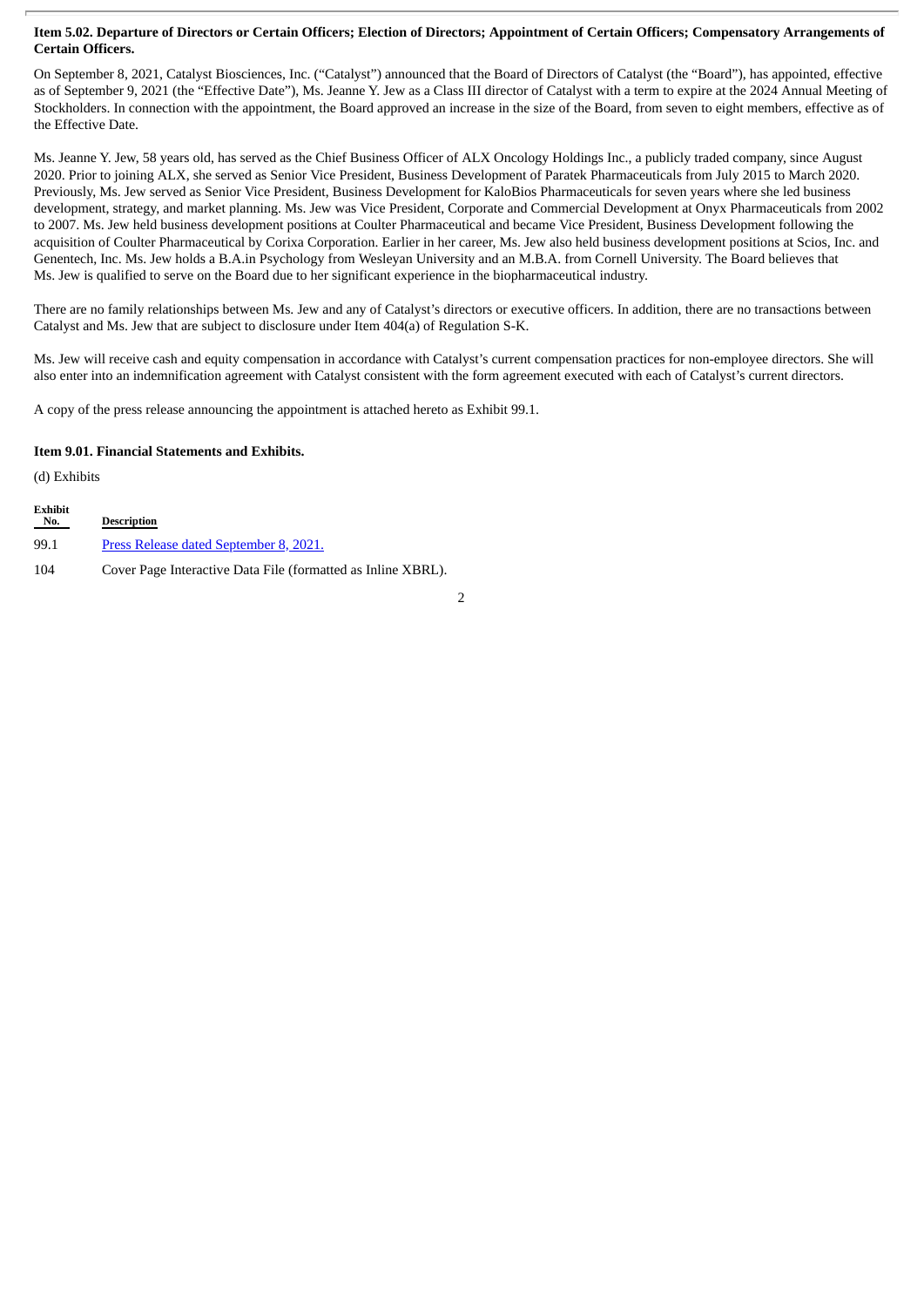**SIGNATURES**

Pursuant to the requirements of the Securities Exchange Act of 1934, the registrant has duly caused this report to be signed on its behalf by the undersigned hereunto duly authorized.

**CATALYST BIOSCIENCES, INC.**

Clinton Musil Chief Financial Officer

3

Date: September 8, 2021 /s/ Clinton Musil